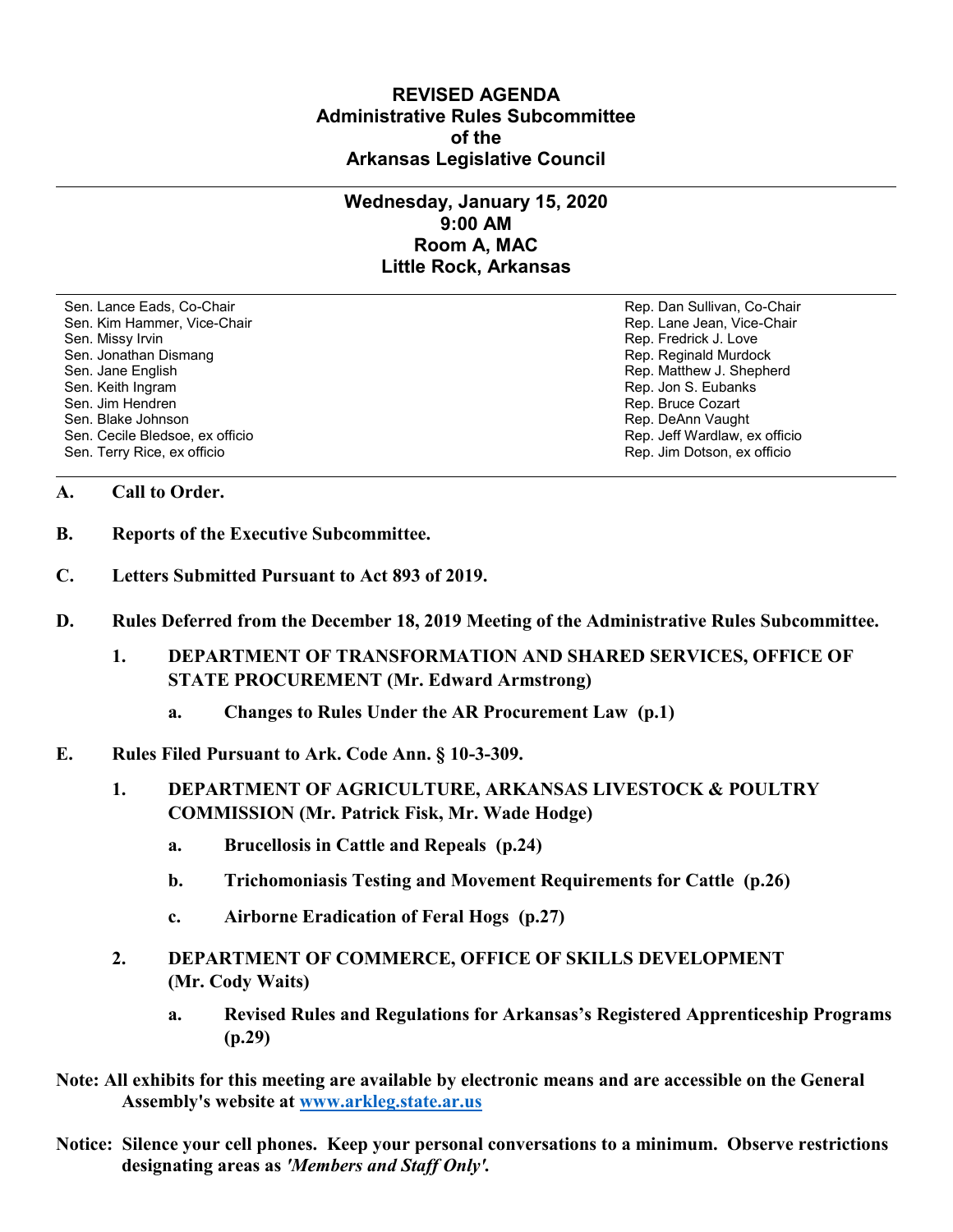- **3. DEPARTMENT OF CORRECTIONS, OFFICE OF THE SECRETARY (Mr. Solomon Graves, Ms. Takelia McDaniel)**
	- **a. AR 005 Reporting of Incidents (p.30)**
	- **b. AR 217 Staff Assignments, Housing, and Emoluments (p.31)**
	- **c. AR 405 State Police Assistance During Escapes and Other Disturbances (p.32)**
- **4. DEPARTMENT OF EDUCATION, DIVISION OF ELEMENTARY AND SECONDARY EDUCATION (Ms. Mary Claire Hyatt)**
	- **a. Data Reporting, Public School Computer Network, and Information Systems and Repeals (p.36)**
	- **b. Rules Governing Schools of Innovation (p.40)**
- **5. DEPARTMENT OF EDUCATION, DIVISION OF HIGHER EDUCATION (Dr. Maria Markham)**
	- **a. Arkansas Advanced Placement (AP) Credit Policy (p.43)**
	- **b. Nontraditional Documented Immigrant Tuition and Fee Policy (p.45)**
	- **c. Productivity Funding Model Policy – Universities (p.45)**
	- **d. Productivity Funding Model Policy – Colleges (p. 46)**
- **6. ETHICS COMMISSION (Mr. Graham Sloan)**
	- **a. Rules of Practice and Procedure (p.47)**
	- **b. Rules of Political Committees (p.49)**
	- **c. Rules on Lobbyist Registration and Reporting (p.52)**
	- **d. Rules on Independent Expenditures (p.54)**
	- **e. Rules on Campaign Contribution Limit (p.56)**
	- **f. Rules on Conflicts (p.58)**
	- **g. Rules on Campaign Finance & Disclosure (p.58)**
- **7. DEPARTMENT OF HEALTH, CENTER FOR HEALTH PROTECTION, INFECTIOUS DISEASE BRANCH (Ms. Laura Shue)**
	- **a. Rules Pertaining to Communicable Disease – Tuberculosis (p.64)**
- **8. DEPARTMENT OF HEALTH, CENTER FOR LOCAL PUBLIC HEALTH (Ms. Laura Shue)**
	- **a. Rules Pertaining to Body Art Establishments (p.65)**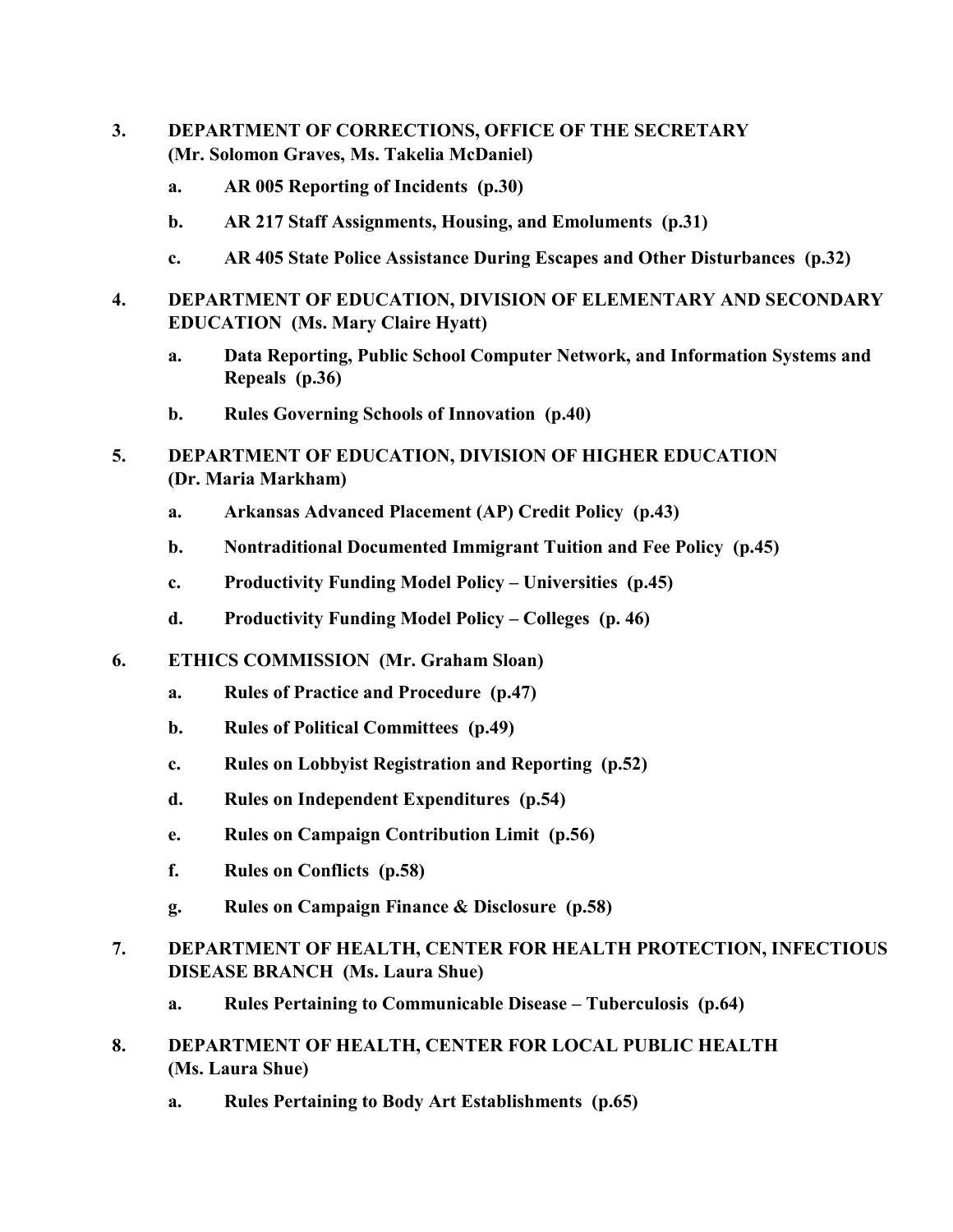## **9. DEPARTMENT OF HEALTH, ENGINEERING SECTION (Ms. Laura Shue)**

- **a. Rules Pertaining to Public Water Systems (p.70)**
- **10. DEPARTMENT OF HUMAN SERVICES, DIVISION OF MEDICAL SERVICES (DMS) (Mr. Mark White, Ms. Janet Mann, item a; Mr. David Sterling, Mr. Jim Brader, Mr. Mark White, Ms. Tammera Harrelson, item b)**
	- **a. ARKids First-B-2-19, Certified Nurse Midwife-1-18, Early and Periodic Screening, Diagnosis, and Treatment (EPSDT)-1-19, Dental-1-18, Nurse Practitioner-3-18, Pharmacy 1-19, and Physician-3-18 (p.72)**
	- **b. DHS Policy 1088 – Participant Exclusion Rule (p.74)**
- **11. DEPARTMENT OF HUMAN SERVICES, DIVISION OF COUNTY OPERATIONS (Mr. Mark White, Ms. Mary Franklin)**
	- **a. Supplemental Nutrition Assistance Program Eligibility (SNAP) Child Support Cooperation (p.76)**
- **12. DEPARTMENT OF PUBLIC SAFETY, DIVISION OF ARKANSAS STATE POLICE (Ms. Mary Claire McLaurin)**
	- **a. Used Motor Vehicle Dealers Service & Handling Fees Rules Amendments (p.85)**
	- **b. Used Motor Vehicle Dealer Licensing Rules Amendments (p.86)**
	- **c. Private Investigators & Private Security Agency Rules Amendments (p.87)**
	- **d. Driver's License Testing Fraud Rules Amendments (p.89)**
	- **e. Commercial Driver's License Rules Amendments (p.90)**
	- **f. Third Party Testing Requirements Rules Amendments (p.91)**
	- **g. Municipal Police Patrols of Controlled-Access Facilities Rules (p.92)**
	- **h. Arkansas Concealed Handgun Carry License Rules Amendments (p.93)**
	- **i. Blue Light/Lens Sale Rules Amendments (p.94)**
- **13. DEPARTMENT OF PUBLIC SAFETY, ARKANSAS STATE POLICE COMMISSION (Ms. Sara Farris)**
	- **a. Rules for the Arkansas State Police Commission (p.95)**
- **14. PULASKI COUNTY REGIONAL SOLID WASTE MANAGEMENT DISTRICT (Mr. Craig Douglass)**
	- **a. Regulation 1 and Regulation 3: Tipping Fee Updates (p.95)**
- **15. SALINE COUNTY REGIONAL SOLID WASTE MANAGEMENT DISTRICT (Mr. Sam Gibson, Ms. Tiffany Dunn)**
	- **a. Rule 22.202 Regarding Requirements for Solid Waste Hauler Licenses and Vehicle Permits (p.100)**